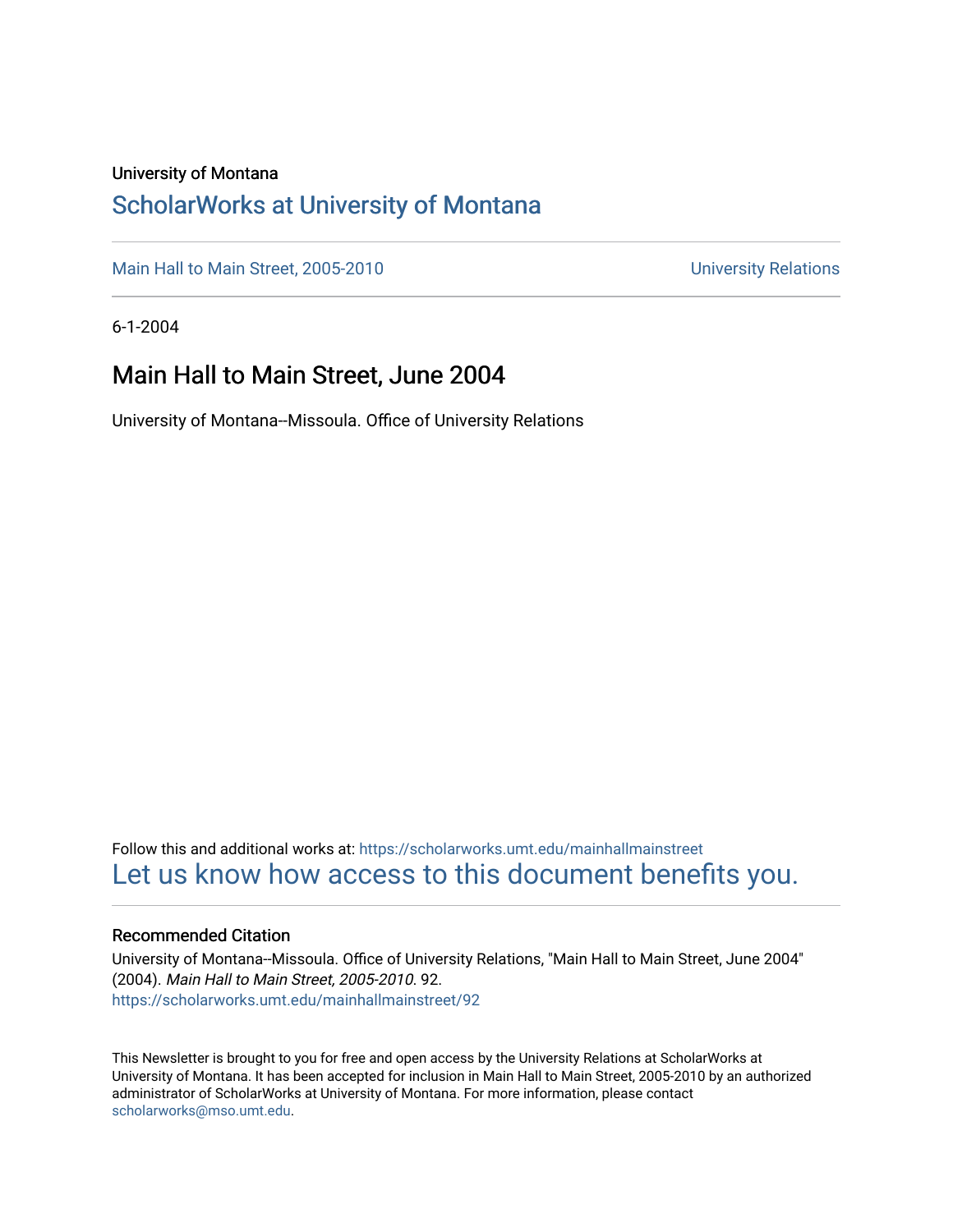**AI li son\*-Bun net I\* Jodi U\*|\_M Mansfield Library i4LIB 128** NIVERSITY OF MONTAN **9936**

**Mata Hair Mam St.**

is/mainhall

## Bell tower the instrument for summer concert

I hymns, show tunes, Beatles<br>hits and patriotic music during<br>Oval Tuesday evening lune 29 M's bell tower will ring with hymns, show tunes, Beatles hits and patriotic music during Oval Tuesday evening, June 29.

Elizabeth Craves Vitu, a carillonneur from Canet, France, will be the talent behind the Main Hall bells for the 7 p.m. concert. The public is invited to bring a picnic supper, a blanket or lawn chair and enjoy a



**Vitu**

free ice cream social on the Oval while listening to the special performance.

Vitu will take time out from a visit with her sister Katherine of Missoula to play UM's carillon, which turned 50 years old last year. As a special treat, Vitu will perform a duet with UM carillonneur Nancy Cooper, who plays the bells at noon each weekday and during Homecoming.

Vitu began her carillon studies in her native Virginia before continuing in France at the Ecole Francaise de Carillon. She was appointed by the bishop as assistant carillonneur of the St. Jean-Baptiste Cathedral Carillon in Perpignan in 1999. She has played carillons all over the world, most recently representing France and the United States in a series of concerts for a French festival titled "Women Carillonneurs of the World."

The hour-long concert will feature favorites such as "Stardust," "When I'm Sixty-Four," "Oh, Shenandoah," "Dream a Little Dream of Me," "Parade of the Tin Soldiers," "Sunrise, Sunset" and 'The Stars and Stripes Forever."

# Former coach to lead University athletics

The University of Montana attrictic department<br>recently hired a hero from its past to guide it through<br>the financial troubles of the present.<br>Don Read, 70, the most successful head football coach in<br>IIM history, was named he University of Montana athletic department recently hired a hero from its past to guide it through the financial troubles of the present.

UM history, was named the University's new athletic director by President George Dennison on May 27.

"My heart has always been in Montana," Read said. "This is a wonderful opportunity for me. <sup>1</sup> did a lot of things and really enjoyed my retirement. But <sup>I</sup> really need something to focus on, and what is better than to come back to (UM) and be a part of a great university and a tremendous athletic program?"

Read replaces Interim Athletic Director Marie Porter, who had been guiding athletics since March 3, when former director Wayne Hogan resigned because of athletic department fiscal problems. Porter will return to her duties as associate athletic director, a post she has held since 1996.

Read said he is prepared to tackle UM's recent fiscal problems.

There is no question in my mind that there has been a good, sound plan created to solve the deficit problem that we face, and my job is to be sure we do it," he said.

**DonRead: "My hearthas always been inMontana."**

last season — 37-16 overall. Before his stint in Idaho, Krystkowiak was as an assistant coach during the 2001-02 season at Old Dominion under former Griz head coach Blaine

Krystkowiak played <sup>11</sup> years of professional basketball, including 10 in the National Basketball Association. He was the 28th pick in

Read coached the Griz during 1986-95, amassing a career record of 85-36 and a Big Sky Conference mark of 54-22. He had 10 straight winning seasons, with 10 victories in a row over cross-state rival Montana State. The capstone of his UM career came when the Griz captured their first I-AA national championship in 1995. Read resigned from his head coaching job on April 15, 1996.

## Griz great returns as hoops coach

**T** Carry Nystrowiak has<br>come home to lead his al<br>mater's team. The announceormer UM basketball great Larry Krystkowiak has come home to lead his alma ment was made May 13.

Krystkowiak, 39, is Montana's 25th head basketball coach. He replaces Pat Kennedy, who recently left UM to become the head coach at Towson University in Maryland.

This past season "Krysko" was the head coach of the Idaho Stampede of the Continental Basketball Association, which lost a 132- 129 decision to the Dakota Wizards in the league's title game. The Stampede had its best record in franchise history



**Krystkowiak**

the 1987 NBA draft. Krystkowiak also is UM's all-time leading scorer and rebounder with 2,017 points and 1,105 rebounds, and is ranked third in Big Sky Conference history in scoring and rebounding.

Taylor (1992-98).

The Discovery Continues at The University of Montana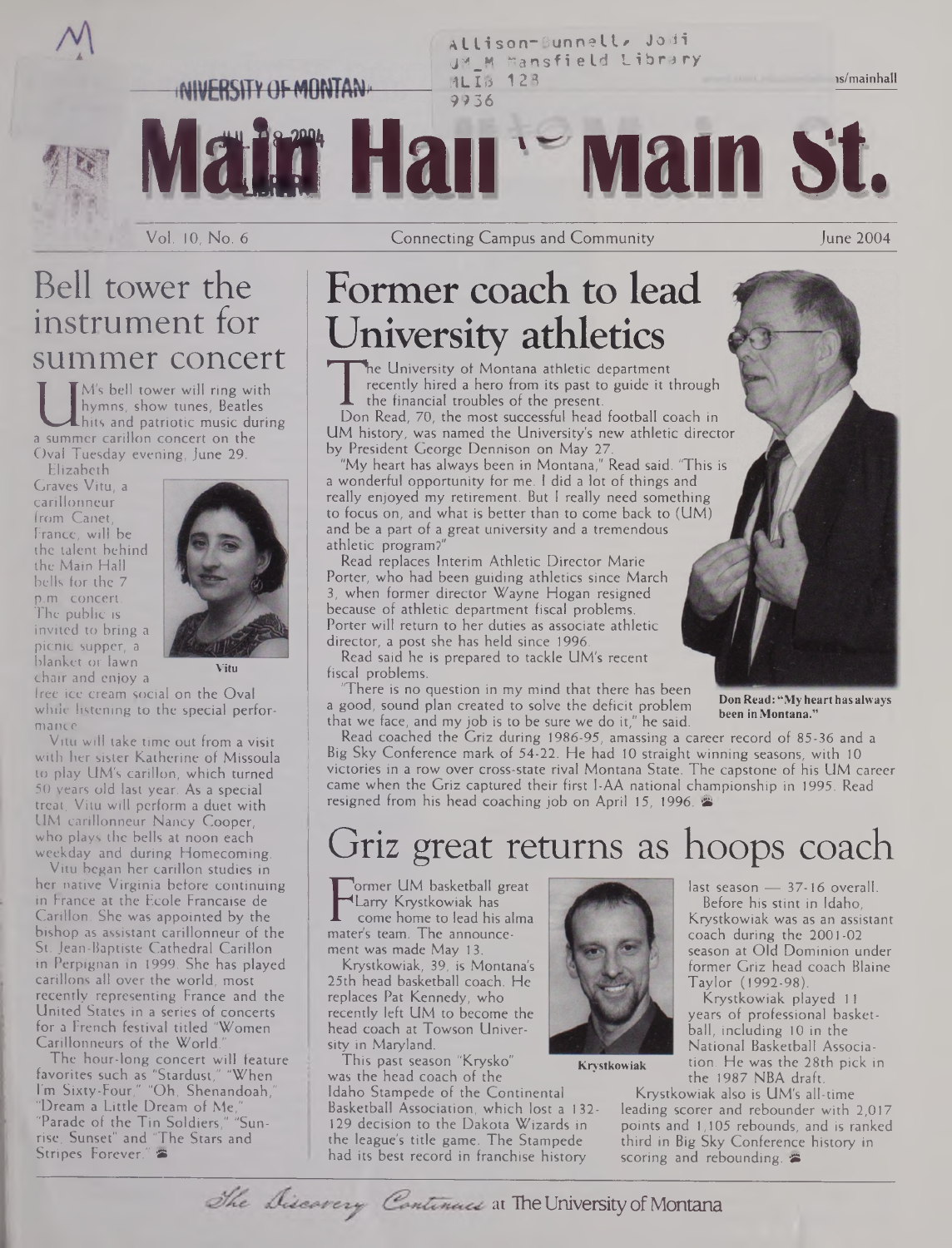# Solutions set for University athletic budget crisis

On May 20-21, the board of Regents act<br>
The University of Montana<br>
athletics deficit. In addition, with some<br>
modifications, the Regents approved n May 20-21, the Board of Regents accepted the report of the special panel charged to investigate The University of Montana modifications, the Regents approved the deficit reduction plan proposed by the University. The report itself makes clear the difficulty of assigning blame for the problem, with a multiplicity of potential culprits. However, <sup>I</sup> will not seek to thrust the blame on others. As the President of the University, <sup>1</sup> accept that responsibility and apologize to the dedicated professionals and student athletes in Intercollegiate Athletics and all the Griz supporters across the State.

Even so, <sup>I</sup> want to underscore the absence of "evidence that anyone intentionally 'cooked the books'" or engaged in wrongdoing, as the panel

concluded. In fact, the University personnel assigned to the task discovered and reported the accounting errors and overspending in athletics. Moreover, the panel confirmed the accuracy of the timeline of discovery and public announcement of the deficit, finding no basis to conclude that anyone conveyed false or misleading information. The problems occurred not because of wrongdoing or corruption, but rather because of a failure to maintain fiscal discipline and some unfortunate accounting errors that compounded the problem. We at the University c'an and will make the changes to prevent a recurrence. The lack of discipline is the root of the problem. But the absence of discipline does not equate to free and unlimited spending. No person or program in the University has that luxury.



The report suggests, however, that the deficit resulted in part from too much emphasis on raising money and not

enough on controlling expenditures. In my testimony and other comments, <sup>I</sup> have stated that <sup>1</sup> expected the athletic director to raise funds in the

private sector to support the programs and also to control costs. The funds raised went to support facilities and scholarships, not routine operations. In the panel's view, a "structural" imbalance developed as a direct result, since funds to support ongoing operational costs did not materialize. The private

funds made a great difference in athletics, but nonetheless left the gap in the operations budget. The search for alternative revenues failed to bridge that gap, despite the best intentions.

In response, the panel urged the establishment of a budget based on success in the past and reasonable estimates of all revenues, including

donations. The responsible people at the University conducted a zero-based budget-building process to bring revenues and expenditures into balance, including cost reductions wherever possible, while still maintaining the programs at a competitive level. New sources of revenue came from increased ticket prices, increased dues, concessions, collegiate licensing royalties, sky box rentals, license plate sales, institutional funds, and moderate fee increases for students. These revenues will assure a balanced budget in the future.

To pay off the accumulated deficit, the University will dedicate a portion of the increased revenues from ticket

*(Continued on back page)*

# University offers series of 17 historic Montana maps

A tantalizing glimpses of how Big Sky<br>of cartographers, moving from tribal<br>tartion to hill statehed new series of Montana maps offers tantalizing glimpses of how Big Sky Country first caught the attention territory to full statehood.

Printed by UM, the 17 maps begin with a 1778 continental scene in which the Montana area is mentioned only with the note "Mountains of Bright Stones." The final 1898 map shows a state filled with fledgling towns and counties.

These maps are great for anyone interested in Montana history," said Sally Thompson, director of UM's Lifelong Learning Project, which produced the series. "A lot of these maps have never been available in Montana before."

The 14-by-20-inch maps can be purchased at The Bookstore at UM for \$95. Educators receive a 10 percent discount. To order, call the Bookstore at (406) 243-1234 or (888) 333-1995, or go online to <http://umtbookstore.com>.

Thompson started the map project five years ago while working on a research fellowship for the Montana Committee

for the Humanities. Since then, she and Kim Lugthart, co-editor of the series, have visited map archives across North America to complete the collection.

The series includes the Montana portion of an 1806 map from the Lewis and Clark Expedition. Thompson said UM has

exclusive rights to publish this portion of the map.

She said the series is perfect for educators, historians or people interested in Montana history. The maps lend themselves to discussions such as exploration, the fur trade, treaties, settlement, mining, Indian wars, railroads and statehood.

The map series is the first publication of the newly resurrected University of Montana Press, which had discontinued work in the 1970s. University Executive Vice President Bob Frazier said the UM Press label was brought back to recog-



**Territory times: an 1883 map ofMontana byGeorge F. Cram.**

nize the growing prowess and expertise of Printing and Graphic Services, which prints University publications.

The Lifelong Learning Project, which Thompson directs, works with tribes to produce quality resource materials about American Indians. These products include Web sites, videos and print media. The project is based within UMs Center for Continuing Education.

The project team currently is at work on a collector's edition of regional maps. a Five Valleys series and a map history of the Columbia River Country.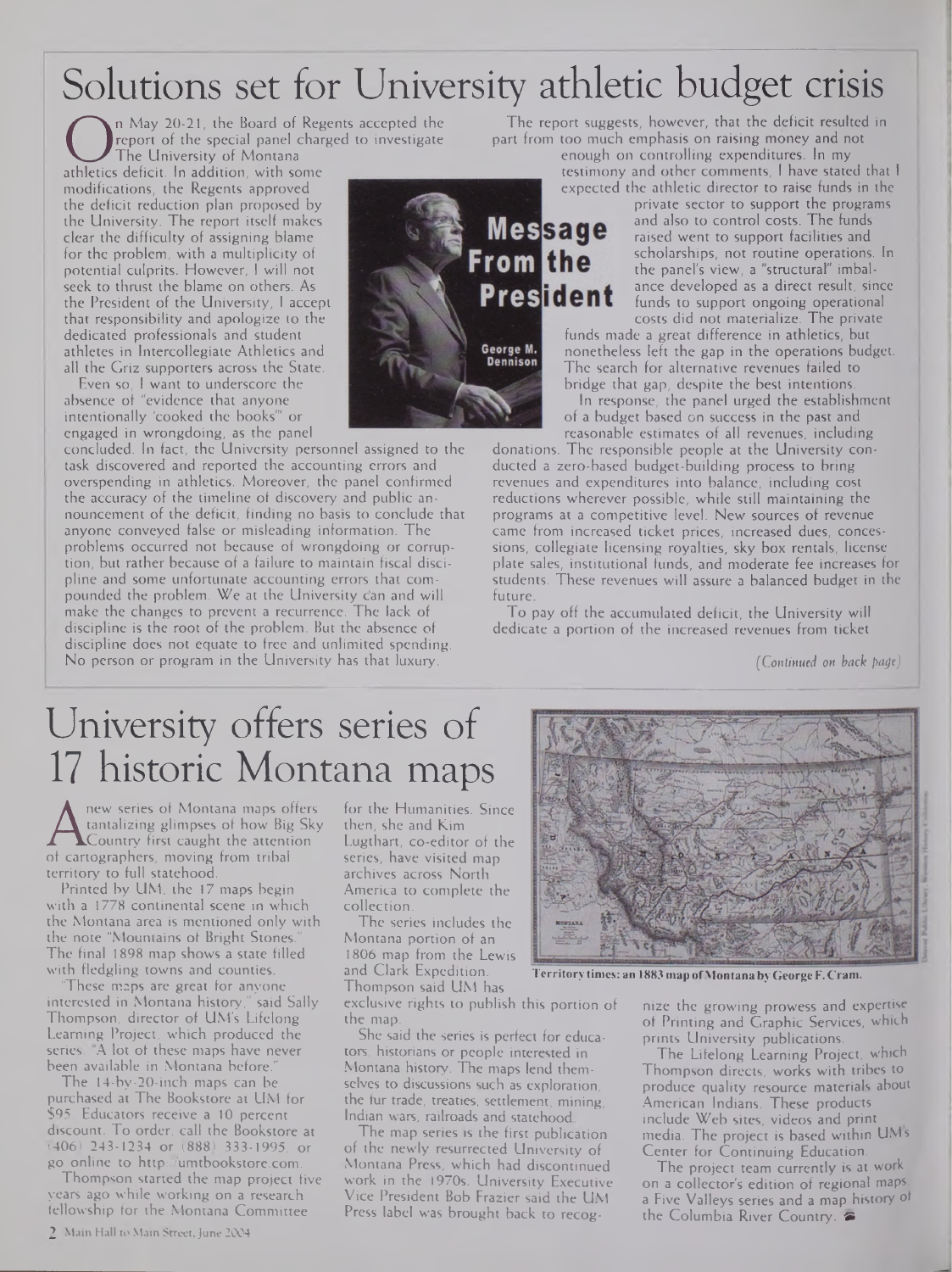# Billings students become Brain Buster champs

A School students last month won<br>title for Brain Busters, an academic quiz<br>the for Brain Busters, an academic quiz team of Billings Skyview High School students last month won Athe first-ever state championship bowl sponsored by UM and televised on NBC stations statewide.

Skyview students defeated a team from Bozeman High School 240-160 during a contest in Missoula.

As Brain Busters champions, each member of the Billings Skyview High School team receives a \$5,000 scholarship that can be used at any of the four UM campuses located in Missoula, Helena, Butte and Dillon. As the second-place winners, Bozeman students each receive a \$4,000 UM scholarship.

Sixty-four teams from across Montana began round-one competition last fall in Saturday contests held at KULR in Billings and KECI in Missoula. Team

**Strong Journalism—**For the sixth consecutive year, the UM School of Journalism has placed in the top 10 of the Hearst Journalism Awards Program, a yearlong competition made up of 12 separate contests. The journalism school placed 10th overall among journalism schools nationwide and eighth in broadcast news. Last year, the school placed seventh

overall, with a fifth place showing in broadcast news. Nine students won individual awards during the competition, accruing points toward the final tally. One of the nine, senior Chelsi Moy, won two awards. "To be ranked amongst the top 10 journalism schools in the overall national Hearst competition is a major honor," said journalism Dean Jerry Brown. Cheers to the students. By winning in all categories, they demonstrated both a depth and breadth of talent and professional growth. The Hearst program, which gives more than \$400,000 in awards, matching grants and stipends yearly, was founded in the late 1940s by publisher William Randolph Hearst. The competition consists of three photo, six writing and four broadcast news contests annually. Of approximately 400 journalism programs in the country, 105 are accredited by the Association of Schools of Journalism and Mass Communication and are eligible to participate in the awards program.

**Top Scholar—**A high school senior from Lynwood, Wash., is the first American Indian student to earn a prestigious Presidential Leadership Scholarship to attend UM. Lily Gladstone, who lived in Browning until 1997 and now attends Mount Lake Terrace High School near Seattle, was one of 14 recipients awarded 2004 UM Presidential Leadership Scholarships. About 300 students applied this year for the scholarship, which is presented annually to high school seniors who exhibit outstanding academic and leadership skills, according to Betsy Bach, interim dean of UM's Davidson Honors College. As an nonresident student, Bach said Gladstone's scholarship will cover about \$42,000 in tuition and other expenses over a four-year period. Gladstone intends to major in Native American Studies at UM.

**Historic Exhibit—**Lewis and Clark created extensive journals during their 1803-06 expedition, so we have a pretty good idea of what they experienced during their epic trek. But they didn't bring an artist to document what they saw for future

members answered questions on a range of topics, including science, math, geography and current events.

In April Billings Skyview defeated a team from Cody (Wyo.) High School to claim the Eastern Division championship title and advance to the state finals. In early May, Bozeman beat Frenchtown High School to become the Western Division champions. As division finalists, team members from Cody and Frenchtown high schools each receive \$1,000 UM scholarships.

Billings Skyview's state championship team comprises sophomore Katherine Kilzer, junior Benjamin Anderson, and seniors Ryan N. Young, Jason Kephart, Cade Bloomenrader and Erwin Dunbar. The team is led by teacher Rich McFate. Bozeman team members are seniors

Peter Beland, Steve Searles, Robert Blake, Trevor Layman, Arthur Modiinski and



Lincoln Pac. They were coached by teacher Tricia Thompson.

UM President George Dennison praised the nearly 400 students who competed in Brain Busters during the 2003-04 academic year.

"We sponsor Brain Busters with the hope of attracting the best and brightest students to The University of Montana campuses," Dennison said. "These champions from Billings Skyview have measured up to the challenge. In fact, we look forward to welcoming Ryan Young to UM next fall."

Brain Busters began in Missoula in fall 2002 with 32 teams from western Montana. The academic bowl went statewide last fall.

In addition to scholarships, each Brain Busters competitor received a complementary gift bag with UM logo items. ®

generations. UM is correcting this oversight with its "An Artist With the Corps of Discovery" exhibit, which will be displayed through Sept. 11 at UM's Montana Museum of Art and Culture. Created by Billings artist Charles Fritz, the free exhibit contains more than 50 original works devoted to the Lewis and Clark adventure. The works are housed

in the Paxson and Meloy galleries of the Performing Arts and Radio/Television Center. Gallery hours are 11 a.m. to 3 p.m. Tuesday through Saturday and 3 to 7 p.m. Friday. The exhibit eventually will contain 65 views of historic Corps of Discovery landscapes depicted in modern landscapes. Fritz has meticulously researched the look of his paintings by visiting actual Lewis-and-Clark-Trail locations and reading the expedition journals. After its stint at UM, "An Artist With the Corps of Discovery" will become a national traveling exhibit.

**Fantastic Food—**University Dining Services has received the 2004 Loyal E. Horton Gold Award in the "Catering-Special Event" category for medium-sized schools. The department entered its work for the 12th annual Cowboy Ball — a highly successful fund-raiser for UM's rodeo team — in the competition. The award, presented by the National Association of College and University Food Services, is the ultimate professional tribute in college and university culinary arts. It recognizes the most successful ideas in menus, presentations, special event planning and new dining concepts. Winning entries must have unique themes, exceptional menus and flawless presentation.

**Former Coach Reaches NBA—**Mike Montgomery, 57, head coach of the UM men's basketball team during 1979-86, has been hired to coach the NBA's Golden State Warriors. During his eight-year tenure in Montana, Montgomery had a record of 154- 77 for a .657 winning percentage. He then became head basketball coach at Stanford for 18 seasons. His Stanford stint included a 393-167 record and 16 postseason appearances.

**NFL Griz—**Former Grizzly offensive lineman Jon Skinner has inked a two-year contract with the San Diego Chargers, according his Missoula agent, Ken Staninger. The 6-foot-7 inch Skinner hails from Dillon, and his playing weight last season was about 310 pounds.